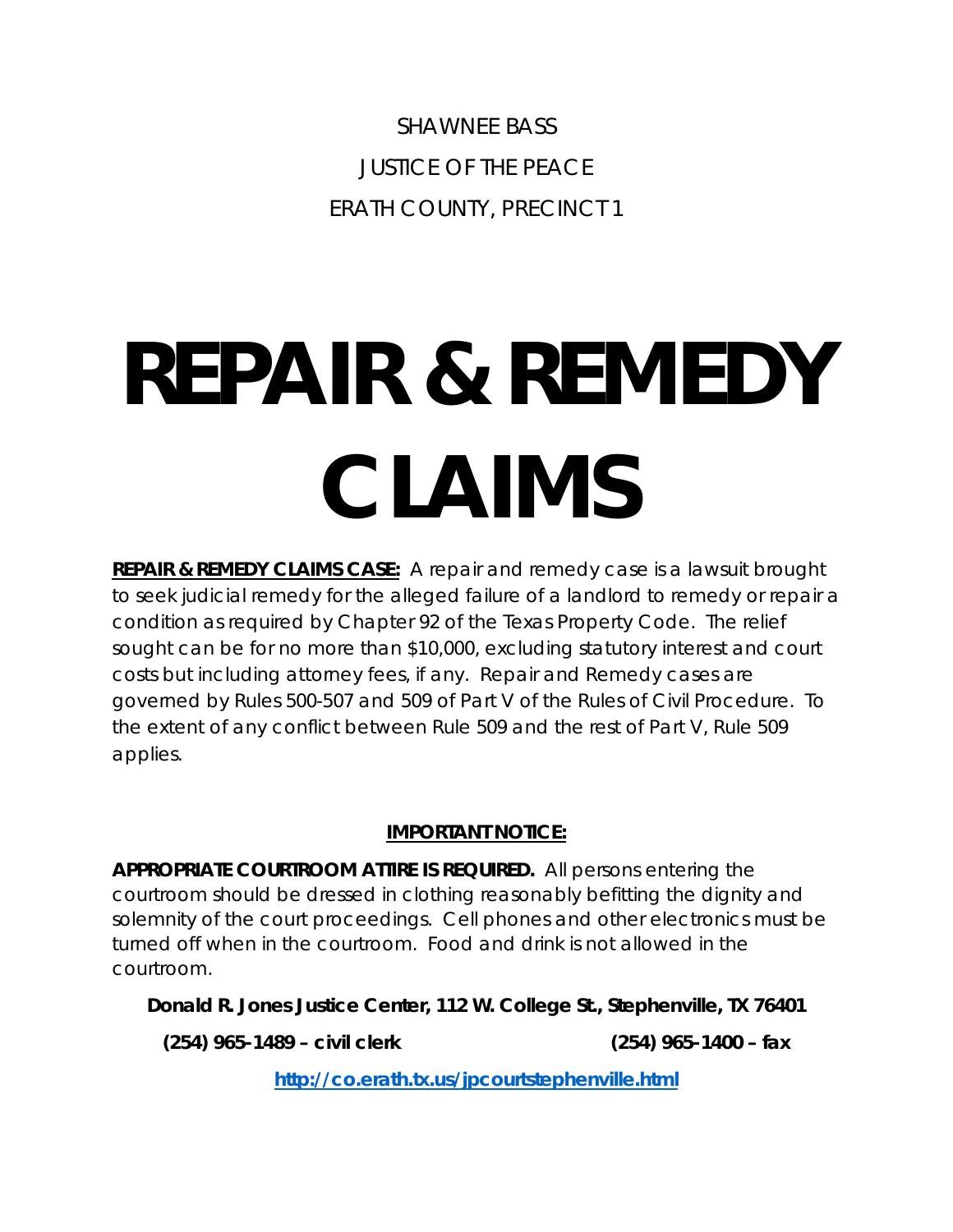|          | Tenant: Tenant:                                                                                                                                                                                                                                                                                                                                                                                                                                                                                                                                                                                                                                                                                                                                                                                                                                                                                                       |                                                                                                                                                                                                                                                                                                                                                                 |                                                                                        |      |        |              |     | In the Justice Court                 |     |
|----------|-----------------------------------------------------------------------------------------------------------------------------------------------------------------------------------------------------------------------------------------------------------------------------------------------------------------------------------------------------------------------------------------------------------------------------------------------------------------------------------------------------------------------------------------------------------------------------------------------------------------------------------------------------------------------------------------------------------------------------------------------------------------------------------------------------------------------------------------------------------------------------------------------------------------------|-----------------------------------------------------------------------------------------------------------------------------------------------------------------------------------------------------------------------------------------------------------------------------------------------------------------------------------------------------------------|----------------------------------------------------------------------------------------|------|--------|--------------|-----|--------------------------------------|-----|
| Vs.      |                                                                                                                                                                                                                                                                                                                                                                                                                                                                                                                                                                                                                                                                                                                                                                                                                                                                                                                       |                                                                                                                                                                                                                                                                                                                                                                 |                                                                                        |      |        |              |     | Precinct 1 Place 1                   |     |
|          | Landlord: the contract of the contract of the contract of the contract of the contract of the contract of the contract of the contract of the contract of the contract of the contract of the contract of the contract of the                                                                                                                                                                                                                                                                                                                                                                                                                                                                                                                                                                                                                                                                                         |                                                                                                                                                                                                                                                                                                                                                                 |                                                                                        |      |        |              |     | Erath County, Texas                  |     |
|          |                                                                                                                                                                                                                                                                                                                                                                                                                                                                                                                                                                                                                                                                                                                                                                                                                                                                                                                       | PETITION FOR RELIEF UNDER SECTION 92.0563 OF THE TEXAS PROPERTY CODE                                                                                                                                                                                                                                                                                            |                                                                                        |      |        |              |     |                                      |     |
| 1.       | <b>COMPLAINT:</b> Tenant files this petition against the above-named Landlord pursuant to Section 92.0563 of the Texas Property Code                                                                                                                                                                                                                                                                                                                                                                                                                                                                                                                                                                                                                                                                                                                                                                                  |                                                                                                                                                                                                                                                                                                                                                                 |                                                                                        |      |        |              |     |                                      |     |
|          | because there is a condition in Tenant's residential rental property that would materially affect the health or safety of an ordinary<br>tenant.                                                                                                                                                                                                                                                                                                                                                                                                                                                                                                                                                                                                                                                                                                                                                                      |                                                                                                                                                                                                                                                                                                                                                                 |                                                                                        |      |        |              |     |                                      |     |
|          | <b>Street Address</b>                                                                                                                                                                                                                                                                                                                                                                                                                                                                                                                                                                                                                                                                                                                                                                                                                                                                                                 | Unit No. (if any)                                                                                                                                                                                                                                                                                                                                               |                                                                                        | City |        | County       |     | State                                | Zip |
|          | Landlord's Contact Information (to the extent known):                                                                                                                                                                                                                                                                                                                                                                                                                                                                                                                                                                                                                                                                                                                                                                                                                                                                 |                                                                                                                                                                                                                                                                                                                                                                 |                                                                                        |      |        |              |     |                                      |     |
|          | <b>Business Street Address</b>                                                                                                                                                                                                                                                                                                                                                                                                                                                                                                                                                                                                                                                                                                                                                                                                                                                                                        | Unit No. (if any)                                                                                                                                                                                                                                                                                                                                               |                                                                                        | City | County | State        | Zip | Phone Number                         |     |
| 2.       | <b>SERVICE OF CITATION:</b> Check the box next to each statement that is true.<br>$\Box$<br>$\Box$<br>$\Box$                                                                                                                                                                                                                                                                                                                                                                                                                                                                                                                                                                                                                                                                                                                                                                                                          | Tenant received in writing Landlord's name and business street address.<br>Tenant received in writing the name and business street address of Landlord's management company.<br>this is the management company's contact information:                                                                                                                           |                                                                                        |      |        |              |     |                                      |     |
|          | <b>Business Street Address</b>                                                                                                                                                                                                                                                                                                                                                                                                                                                                                                                                                                                                                                                                                                                                                                                                                                                                                        |                                                                                                                                                                                                                                                                                                                                                                 | Unit No. (if any)                                                                      | City | County | State        | Zip | Phone Number                         |     |
|          | $\Box$                                                                                                                                                                                                                                                                                                                                                                                                                                                                                                                                                                                                                                                                                                                                                                                                                                                                                                                | The name of the Landlord's on-premise manager is example to the state of the Name of the Landlord's on-premise manager is<br>this is the on-premise manager's contact information:                                                                                                                                                                              |                                                                                        |      |        |              |     |                                      |     |
|          | <b>Business Street Address</b><br>$\Box$                                                                                                                                                                                                                                                                                                                                                                                                                                                                                                                                                                                                                                                                                                                                                                                                                                                                              | The name of the Landlord's rent collector serving the residential rental property is<br>knowledge, this is the rent collector's contact information:                                                                                                                                                                                                            | Unit No. (if any)                                                                      | City | County | State        | Zip | <b>Phone Number</b><br>. To Tenant's |     |
| 3.       | <b>Business Street Address</b><br><b>LEASE AND NOTICE:</b> Check the box next to each statement that is true.                                                                                                                                                                                                                                                                                                                                                                                                                                                                                                                                                                                                                                                                                                                                                                                                         | __ The lease is oral. ___The lease is in writing. ___The lease requires the notice to repair or remedy a condition to be in<br>writing. Tenant gave written notice to repair or remedy the condition on Tenant Christmas and the state of the<br>The written notice to repair or remedy the condition was sent by certified mail, return receipt registered, or | Unit No. (if any)<br>_______________. _____Name of person(s) to whom notice was given: | City | County | State        | Zip | Phone Number                         |     |
|          |                                                                                                                                                                                                                                                                                                                                                                                                                                                                                                                                                                                                                                                                                                                                                                                                                                                                                                                       |                                                                                                                                                                                                                                                                                                                                                                 |                                                                                        |      |        |              |     |                                      |     |
| 4.<br>5. | RENT: At the time Tenant gave notice to repair or remedy the condition, Tenant's rent was: ___ current (no rent owed), __ not<br>current but Tenant offered to pay the rent owed and Landlord did not accept it, or ___ not current and Tenant did not offer to pay<br>the rent owed. Tenant's rent is due on the ________ day of the (month) (week) ___________________(specify any other rent-<br>payment period). The rent is \$______ per (month) (week) _________________(specify any other rent-payment period).<br>Tenant's rent (check one): ______ is not subsidized by the government ____ is subsidized by the government as follows, if known:<br>\$ secondary the government, and \$ secondary paid by Tenant.<br><b>PROPERTY CONDITION:</b> Describe the property condition materially affecting the physical health or safety of an ordinary tenant that<br>Tenant seeks to have repaired or remedied: |                                                                                                                                                                                                                                                                                                                                                                 |                                                                                        |      |        |              |     |                                      |     |
|          |                                                                                                                                                                                                                                                                                                                                                                                                                                                                                                                                                                                                                                                                                                                                                                                                                                                                                                                       |                                                                                                                                                                                                                                                                                                                                                                 |                                                                                        |      |        |              |     |                                      |     |
| 6.       | RELIEF REQUESTED: Tenant requests the following relief: ____ a court order to repair or remedy the condition, _____ a court order<br>reducing Tenant's rent (in the amount of \$ (1) to begin on (2) the sum contained and the amount of \$ (2) to begin on (2) to begin on (2) to begin on (2) to begin on (2) to begin on (2) to begin on (2) to begin on (2) to be<br>actual damages in the amount of \$______, _____ a civil penalty of one month's rent plus \$500, ____ attorney's fees, and<br>court costs. Tenant states that the total relief requested does not exceed \$10,000, excluding interest and court costs but<br>including attorney's fees.                                                                                                                                                                                                                                                       |                                                                                                                                                                                                                                                                                                                                                                 |                                                                                        |      |        |              |     |                                      |     |
|          |                                                                                                                                                                                                                                                                                                                                                                                                                                                                                                                                                                                                                                                                                                                                                                                                                                                                                                                       |                                                                                                                                                                                                                                                                                                                                                                 |                                                                                        |      |        |              |     |                                      |     |
|          |                                                                                                                                                                                                                                                                                                                                                                                                                                                                                                                                                                                                                                                                                                                                                                                                                                                                                                                       |                                                                                                                                                                                                                                                                                                                                                                 |                                                                                        |      |        |              |     |                                      |     |
|          | <b>Street Address</b>                                                                                                                                                                                                                                                                                                                                                                                                                                                                                                                                                                                                                                                                                                                                                                                                                                                                                                 |                                                                                                                                                                                                                                                                                                                                                                 | Unit No. (if any)                                                                      |      |        | Phone Number |     |                                      |     |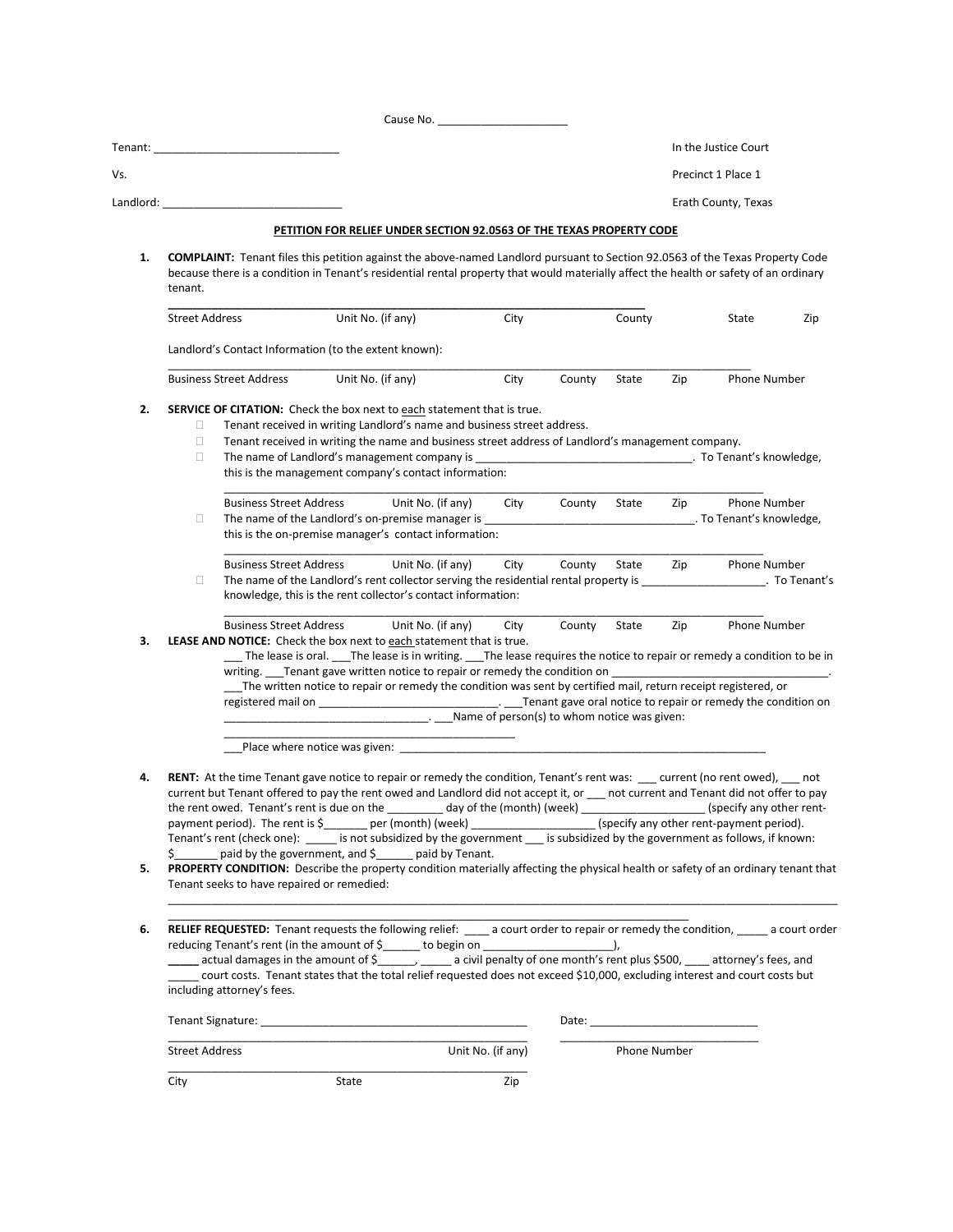**Instructions:** The Servicemembers Civil Relief Act applies to a civil proceeding in the Justice Courts. Before entering a default judgment against an individual defendant, the plaintiff must file with the court an affidavit stating whether or not the defendant is in the military service, showing necessary facts to support the affidavit, or stating that the plaintiff is unable to determine whether or not the defendant is in military service, if that is the case. The requirement for an affidavit may be satisfied by a written, signed document declared to be true under penalty of perjury. If it appears that the defendant is in military service, the court may not enter a judgment until after the court appoints an attorney to represent the defendant. If the court is unable to determine if the defendant is in military service, the court may require plaintiff to file a bond in an amount approved by the court.

\_\_\_\_\_\_\_\_\_\_\_\_\_\_\_\_\_\_\_\_\_\_\_\_\_\_\_\_\_\_\_\_\_\_\_\_\_\_\_\_\_\_\_\_\_\_\_\_\_\_\_\_\_\_\_\_\_\_\_\_\_\_\_\_\_\_\_\_\_\_\_\_\_\_\_\_\_\_

A person who makes or uses an affidavit under this Act knowing it to be false, may be fined or imprisoned or both. 50 U.S.C. App. 501 et seq. To obtain certificates of service or non-service under the Servicemembers' Civil Relief Act, you may access the public website: https://www.dmdc.osd.mil/appj/scra/scraHome.do. This website will provide the current active military status of an individual.

## **Military Status Affidavit**

| Case No.    | In the Justice Court of |
|-------------|-------------------------|
|             |                         |
| Plaintiff : |                         |
| VS.         | Erath County, Texas     |
|             |                         |
| Defendant:  | Precinct 1, Place 1     |

#### BEFORE ME, on this day personally appeared,

who, under penalty of perjury, stated that the following facts are true:

I am the  $\Box$  Plaintiff  $\Box$  attorney of record for the Plaintiff in this proceeding.

|                          | defendant, is not in military<br>service. |
|--------------------------|-------------------------------------------|
| _                        | Defendant, is in military                 |
| know<br>TN <sub>15</sub> |                                           |

\_\_\_\_\_\_\_\_\_\_\_\_\_\_\_\_\_\_\_\_\_\_\_\_\_\_\_\_\_\_\_\_\_\_\_\_\_\_\_\_\_\_\_\_\_\_\_\_\_\_\_\_\_\_\_\_\_\_\_\_\_\_\_\_\_\_\_\_\_\_\_\_\_\_\_\_\_\_\_\_\_\_\_\_\_\_\_

\_\_\_\_\_\_\_\_\_\_\_\_\_\_\_\_\_\_\_\_\_\_\_\_\_\_\_\_\_\_\_\_\_\_\_\_\_\_\_\_\_\_\_\_\_\_\_\_\_\_\_\_\_\_\_\_\_\_\_\_\_\_\_\_\_\_\_\_\_\_\_\_\_\_\_\_\_\_\_\_\_\_\_\_\_\_ .  $\Box$  I am unable to determine whether or not the Defendant is in military service.

| Signed on $\frac{1}{\sqrt{1-\frac{1}{2}}}\left\{ \frac{1}{2} + \frac{1}{2} \frac{1}{2} + \frac{1}{2} \frac{1}{2} + \frac{1}{2} \frac{1}{2} + \frac{1}{2} \frac{1}{2} + \frac{1}{2} \frac{1}{2} + \frac{1}{2} \frac{1}{2} + \frac{1}{2} \frac{1}{2} + \frac{1}{2} \frac{1}{2} + \frac{1}{2} \frac{1}{2} + \frac{1}{2} \frac{1}{2} + \frac{1}{2} \frac{1}{2} + \frac{1}{2} \frac{1}{2} + \frac$ |   |  |
|-----------------------------------------------------------------------------------------------------------------------------------------------------------------------------------------------------------------------------------------------------------------------------------------------------------------------------------------------------------------------------------------------|---|--|
|                                                                                                                                                                                                                                                                                                                                                                                               |   |  |
| <b>Signature</b>                                                                                                                                                                                                                                                                                                                                                                              |   |  |
|                                                                                                                                                                                                                                                                                                                                                                                               |   |  |
|                                                                                                                                                                                                                                                                                                                                                                                               |   |  |
| $\text{Telephone:}\n\quad \text{________}$                                                                                                                                                                                                                                                                                                                                                    |   |  |
|                                                                                                                                                                                                                                                                                                                                                                                               |   |  |
|                                                                                                                                                                                                                                                                                                                                                                                               |   |  |
| THE STATE OF TEXAS                                                                                                                                                                                                                                                                                                                                                                            | ş |  |
| <b>COUNTY OF ERATH</b>                                                                                                                                                                                                                                                                                                                                                                        |   |  |
|                                                                                                                                                                                                                                                                                                                                                                                               |   |  |
|                                                                                                                                                                                                                                                                                                                                                                                               |   |  |